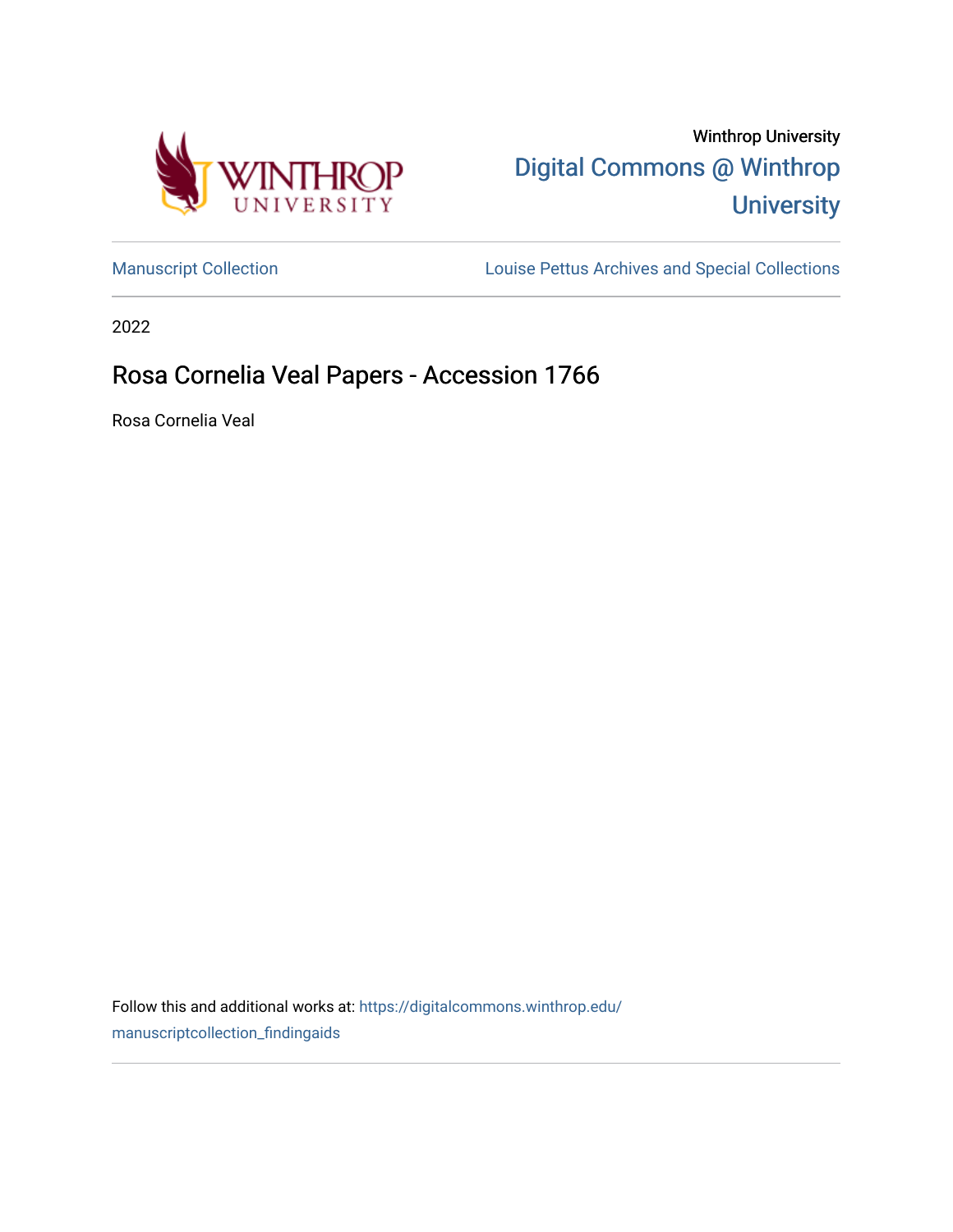# **WINTHROP UNIVERSITY LOUISE PETTUS ARCHIVES & SPECIAL COLLECTIONS**

# **MANUSCRIPT COLLECTION**

# **ACCESSION 1766**

### **ROSA CORNELIA VEAL PAPERS**

1864-1979

6 boxes, 29 folders, and 27 bound volumes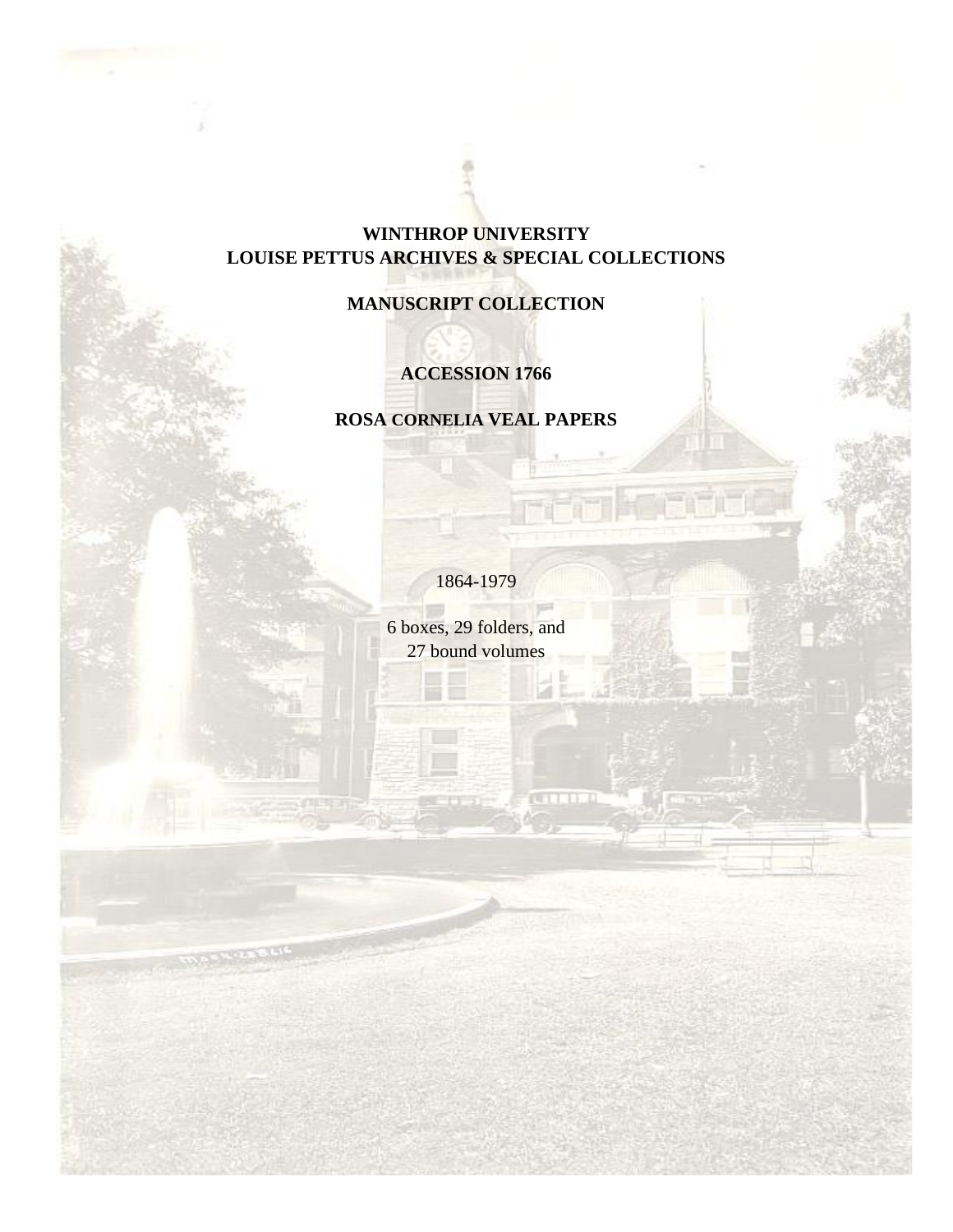#### **WINTHROP UNIVERSITY LOUISE PETTUS ARCHIVES & SPECIAL COLLECTIONS**

#### **MANUSCRIPT COLLECTION**

ADDITIONS: \_\_\_\_\_, \_\_\_\_\_, \_\_\_\_\_\_\_\_ DATE: February 22. 2022

ACC. NO.: 1766 PROCESSED BY: Abby Silon, Student Intern NO. OF SECTIONS:

#### **ROSA CORNELIA VEAL PAPERS**

**I**

Provenance: The Rosa Cornelia Veal Papers were donated to the Louise Pettus Archives and Special Collections by the Museum of Western York County via Elizabeth Tyndall on December 1, 2021.

> Linear feet of shelf space occupied: 6.0 Approximate number of pieces: 12,000

Restrictions:

 Open to researchers under the rules and regulations of the Louise Pettus Archives & Special Collections at Winthrop University.

Literary Rights:

For information concerning literary rights please contact the Louise Pettus Archives & Special Collections at Winthrop University.

Scope and Content Note:

**This collection includes classroom, teaching and personal materials from Mrs. Rosa Veal's time as an educator. The teaching materials, school manuals, and workbooks from her time as an elementary school teacher provide a fascinating look into the environment of a classroom during this time period. Many of the educational materials are from Ms. Veal's time as an elementary school teacher at the Burris School and education professor with Ball State Teachers College from 1936-1948. The collections educational books includes the book she helped co-author called** *I Learn to Write***. Her personal journals give insight into the everyday life of a school teacher and also contains poetry and other writings she worked on. It also includes documents from her community involvement with the Delta Kappa Gamma teacher's sorority and the Muncie branch of the Association for Childhood Education.**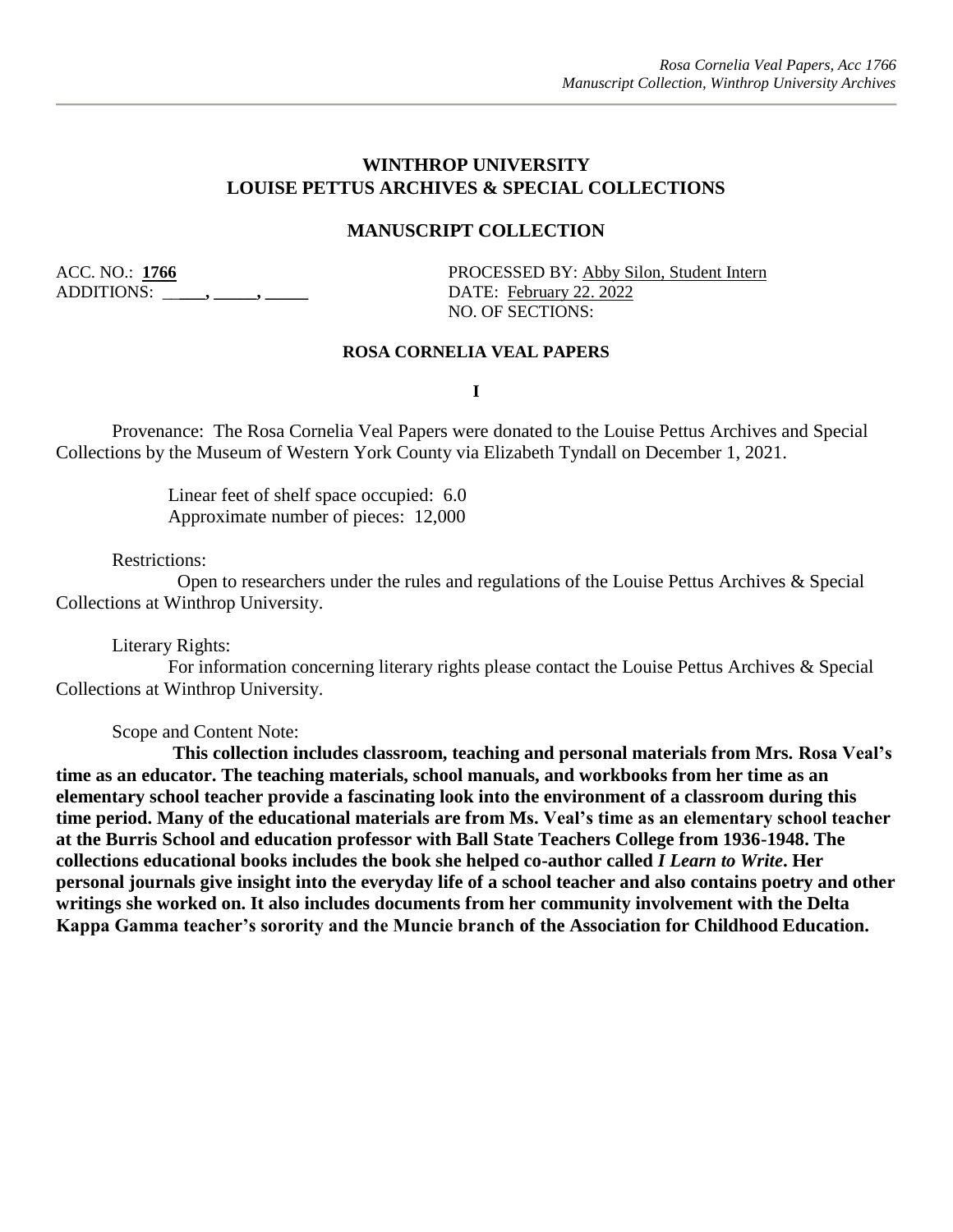#### **II**

#### **BIOGRAPHICAL DATA**

#### **ROSA CORNELIA VEAL**

| 1904      | Born Spartanburg, SC                                              |
|-----------|-------------------------------------------------------------------|
| 1926      | Graduated - Winthrop College, A.B. degree                         |
| 1929      | Supervisor-Third Grade in Harrisonburg, VA.                       |
| 1932      | Received Master's degree- George Peabody<br>College for Teachers. |
| 1936-1948 | Associate Professor- Ball State Teachers<br>College               |
| 1936-1948 | President-Association for Childhood<br>Education in Muncie, IN.   |
| 1967      | Died-Spartanburg, SC                                              |



Rosa Cornelia Veal (1904-1967) was born in Spartanburg, South Carolina. She received her A.B. degree from Winthrop College and her master's degree from George Peabody College for Teachers. Rosa served as an elementary school teacher and as an associate professor of elementary education with Ball State Teachers College from 1936-1948. During this time she also served as president of the Muncie branch of the Association for Childhood Education in Indiana where she taught for most of her years. Ms. Veal served with the teaching sorority of Delta Kappa Gamma following her time at Ball State she accepted a teaching position in Campobello, South Carolina. She would later pass away in 1967 at the age of 63 in Spartanburg, South Carolina.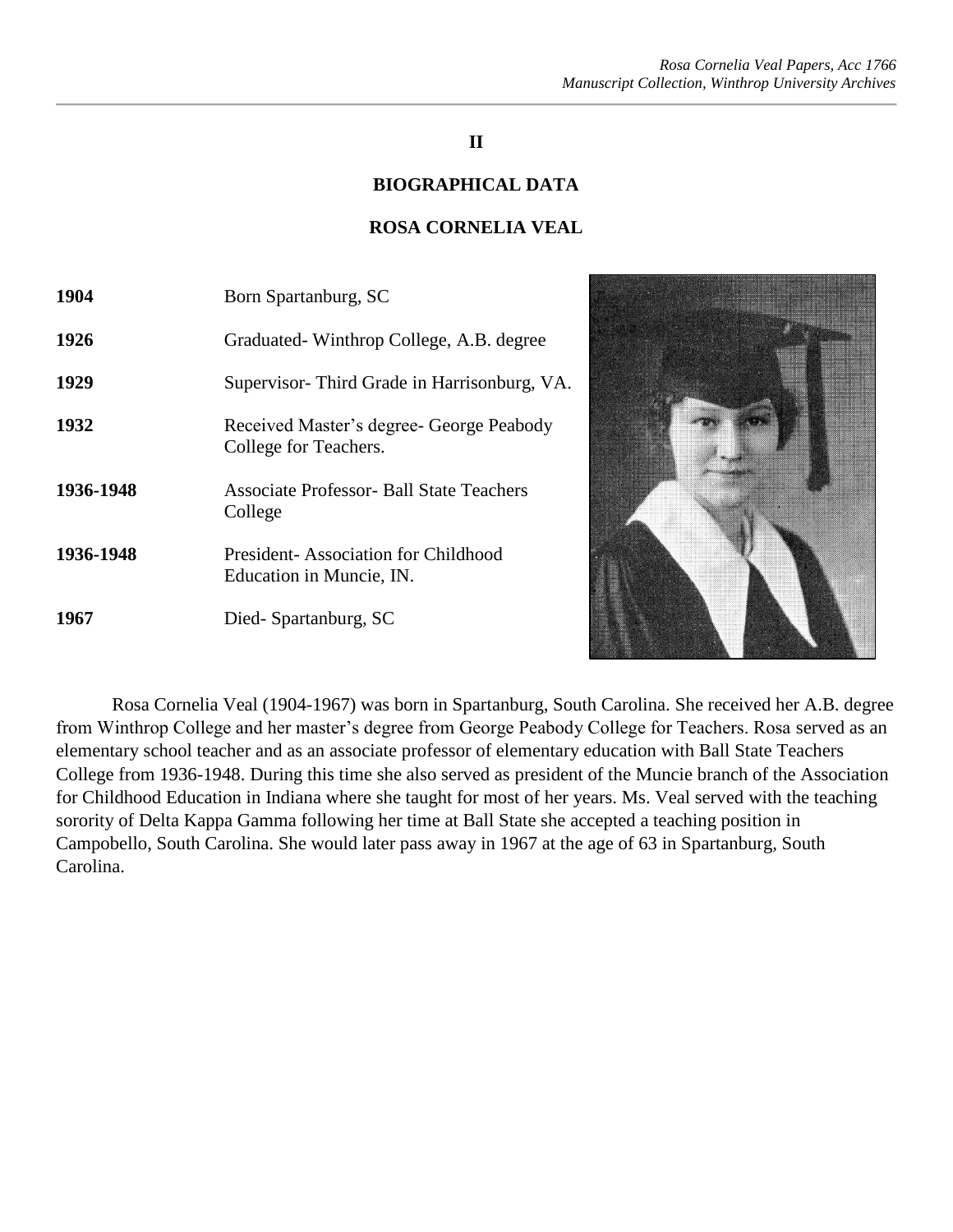# **III**

# **DESCRIPTION OF SERIES**

|              | <b>Box(es)</b> Folder(s) | <u>Series</u>                                                                                                                                                                                                                                                                                                                                                                                                                                                                                                                                                                                                                                 | $Year(s)$    |
|--------------|--------------------------|-----------------------------------------------------------------------------------------------------------------------------------------------------------------------------------------------------------------------------------------------------------------------------------------------------------------------------------------------------------------------------------------------------------------------------------------------------------------------------------------------------------------------------------------------------------------------------------------------------------------------------------------------|--------------|
| $\mathbf{1}$ | $\mathbf{1}$             | <b>BIOGRAPHICAL</b><br>This collection includes Rosa Veal's last will and testament, probate<br>court documents, 2 <sup>nd</sup> and 3 <sup>rd</sup> grade school report cards, census reports,<br>list of family members, and research done by Ball State University.                                                                                                                                                                                                                                                                                                                                                                        | 1904-1967    |
| 1            | $\overline{2}$           | <b>PHOTOGRAPHS</b><br>photographs of landscapes in California showing Angel Island and<br>Alcatraz, photos of unidentified male and girl, photograph of Rosa<br>Veal circa 1920-1930s, three photo cards of unidentified children<br>1947, unidentified picture of girl in snow, three unidentified men on a<br>pier.                                                                                                                                                                                                                                                                                                                         | ca1910-1940s |
| 1            |                          | <b>JOURNALS</b><br>This collection includes personal journals and daily planners that<br>contain poems, everyday routine, quotes from her favorite books,<br>address books and her expenses.                                                                                                                                                                                                                                                                                                                                                                                                                                                  | 1923-1943    |
| 1            | $3 - 5$                  | <b>ROSA VEAL'S WRITINGS</b><br>This collection contains a poem written by Rosa Veal in 1917, Rosa<br>Veal's created works for classroom use in elementary and kindergarten<br>schools. The Six Days of Creation: A David and Nita Book contained<br>Bible verses arranged in phrases by Rosa Veal and illustrations by<br>DeVoilette Bernhahdt. Rosa Veal's published books, I Learn to Write<br>that she helped co-author that would provide materials for a child's<br>first writing. This collection also contains a manual to help guide child<br>development through varied activities that was written under Ms.<br>Veal's guidance.    | 1939-1963    |
| 2-4          | $6 - 24$                 | <b>TEACHING MATERIAL</b><br>This collection includes folders of Compton's pictured teaching<br>material, which contain information and pictures of different subjects<br>like transportation, coal and iron, different countries that could help<br>the teacher use visuals in class. The collection contains a teachers<br>manual for primary and intermediate grades on the study of railway<br>transportation volume one and two, Compton's source materials on<br>Land Transportation. This collection also contains a manual to help<br>guide child development through varied activities that was written<br>under Ms. Veal's guidance. | 1934-1936    |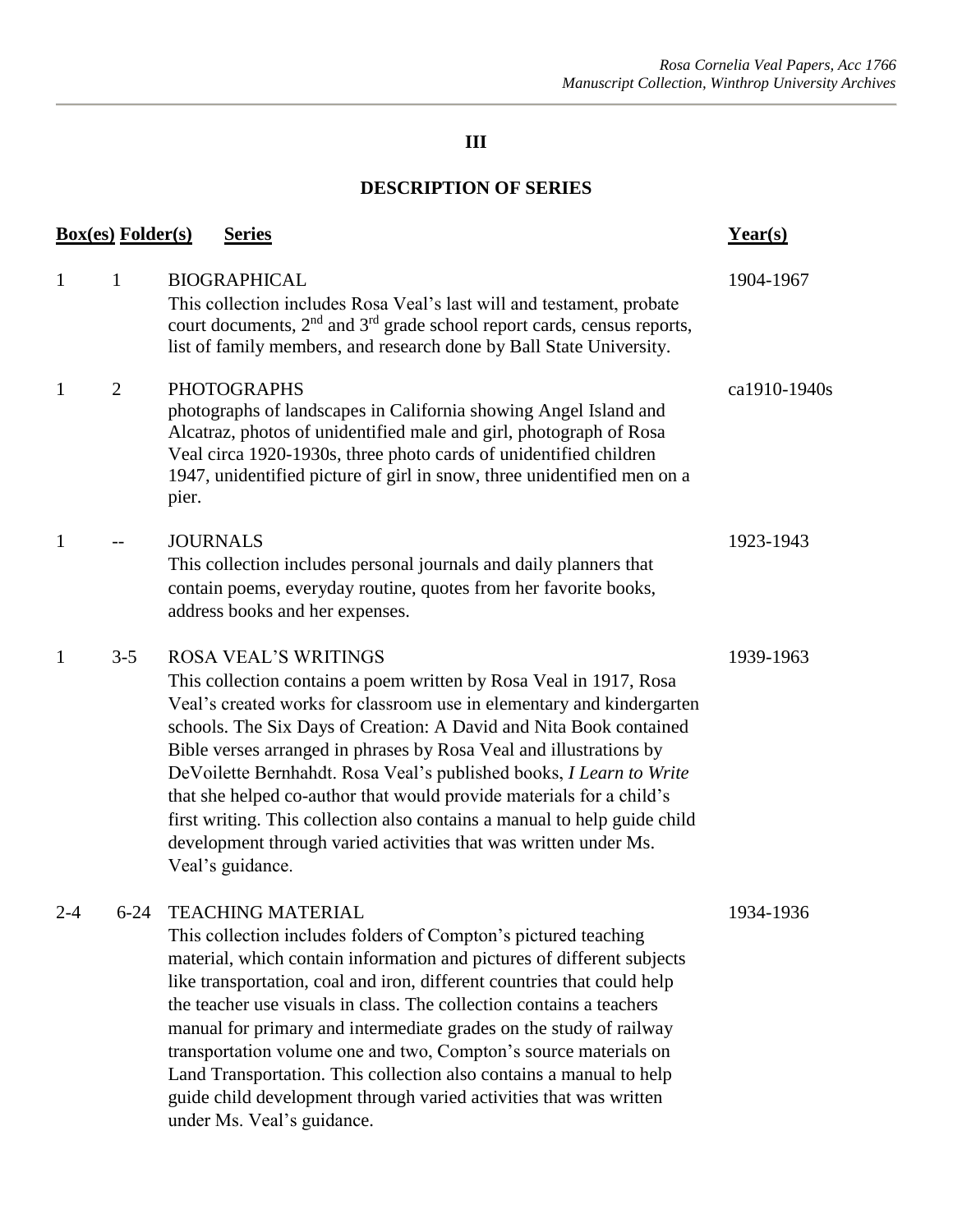# **III**

### **DESCRIPTION OF SERIES**

| <u>Box(es)</u> Folder(s)<br><b>Series</b> |    |                                                                                                                                                                                                                                                                                                                                                                                                                                                                                                                                                                                                                                                                                                                                                                                                                                                                                                                                                                                                                                                                                                                                                                                                                                                                                                                           | $Year(s)$ |
|-------------------------------------------|----|---------------------------------------------------------------------------------------------------------------------------------------------------------------------------------------------------------------------------------------------------------------------------------------------------------------------------------------------------------------------------------------------------------------------------------------------------------------------------------------------------------------------------------------------------------------------------------------------------------------------------------------------------------------------------------------------------------------------------------------------------------------------------------------------------------------------------------------------------------------------------------------------------------------------------------------------------------------------------------------------------------------------------------------------------------------------------------------------------------------------------------------------------------------------------------------------------------------------------------------------------------------------------------------------------------------------------|-----------|
| 5                                         |    | 25-26 CLASSROOM DAILY RECORDS<br>This collection includes Rosa Veal's daily records from her first and<br>second semester teaching elementary education. These records contain<br>information about students, classroom activities on a daily basis, and<br>her plans for teaching material to the students.                                                                                                                                                                                                                                                                                                                                                                                                                                                                                                                                                                                                                                                                                                                                                                                                                                                                                                                                                                                                              | 1936-1937 |
| 5                                         | 27 | <b>STUDENT MATERIALS</b><br>This collection contains student work books that Rosa Veal created for<br>her students to use for grammar studies, and a spelling manual<br>for<br>the 3 <sup>rd</sup> grade. The student work books were called At Grandmothers,<br>Tobias and Samuel, I Can Read, At Uncle Joes', Alice Sails, and At<br>Home.                                                                                                                                                                                                                                                                                                                                                                                                                                                                                                                                                                                                                                                                                                                                                                                                                                                                                                                                                                              | 1930-1958 |
| 5                                         | 28 | <b>EDUCATIONAL BOOKS</b><br>This collection contains educational books from Ms. Veal's time as an<br>educator and student. File containing A Bible Story Reader, Child's<br>Own Book of Great Musicians: Mozart, Schumann, and Handel; Little<br>Folks, and the Outlook Reader.<br>*See Appendix I for list of 27 volumes.                                                                                                                                                                                                                                                                                                                                                                                                                                                                                                                                                                                                                                                                                                                                                                                                                                                                                                                                                                                                | 1915-1960 |
| 6                                         | 29 | <b>MISCELLANEOUS</b><br>This collection contains name cards of Rosa Veal and other members<br>of Delta Kappa Gamma from events with Winthrop College and the<br>sorority, letter from Betty Figuette to Rosa Veal, list of quotes from<br>different authors, lecture notes from Marietta Johnson, note from Mary<br>Jefferies to Rosa Veal, lists of money spent and gifts for family<br>members, lecture at Centenary College, hymn book, an investment<br>paper from King Merritt & Company for Mr. Clyde Bridgeman,<br>Christmas card, western union slips, Time to be alarmed prayer card,<br>Bible word hunt instructions, poem, Tenth Annual Girls Expression<br>Contest 1924 program, little Christmas cards, autograph book from<br>U.S.O class in 1946, passport of Dorothy Standley, book on patents<br>information, postage stamps, medical invoice for her niece Elizabeth<br>Jones, paper cutouts of animals, pressed flowers, piano recital list,<br>student exchange information of Y.W.C.A, two ledgers from 1860s,<br>school attendance registry, Annette Disney coloring book, secretary<br>record book of the National League of Postmasters, Powhatan college<br>information pamphlet, Brown's two station information card for<br>Hartwell, Georgia, brown sugar pie recipe, and a handkerchief box. | 1913-1978 |

Caffeine